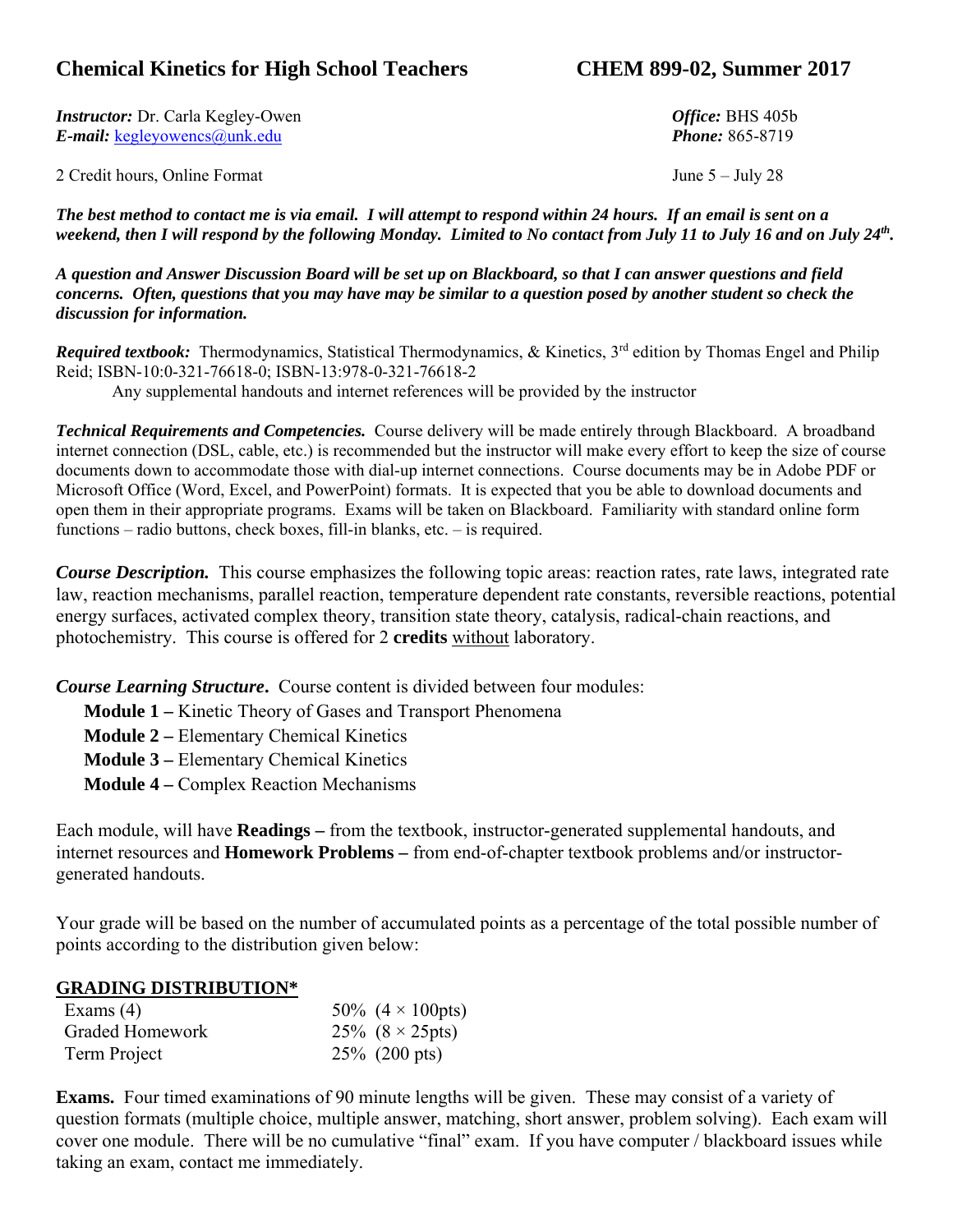**Homework.** There will be two homework assignments per module. Assigned questions may come from the textbook end-of-chapter problems and/or be generated by the instructor.

**Term Project.** This focuses on the incorporation of higher-level science or math material into one of the courses you teach. The project features two discussion board assignments that explore the idea of adjusting language (jargon) and making higher-level material more accessible to students. A complete description of the project is given later.

#### **Grading Scale.**

|                       | $A = 93 - 100\%$ | $A = 90 - 92\%$ |
|-----------------------|------------------|-----------------|
| $B_{+} = 88 - 89\%$   | $B = 83 - 87\%$  | $B = 80 - 82\%$ |
| $C_{\pm} = 78 - 79\%$ | $C = 73 - 77\%$  | $C = 70 - 72\%$ |
| $D_{+} = 68 - 69\%$   | $D = 63 - 67\%$  | $D = 60 - 62\%$ |
|                       | $F \le 59\%$     |                 |

**DEADLINES.** A table of deadlines for all assignments and exams is given. *To keep the class flowing smoothly, these deadlines will be strictly adhered to.* The following penalties will be applied to late work:

Over 48 hours late Zero score

Up to 24 hours late 25% of possible points (or zero score for discussion board response) Between 24-48 hours late 50% of possible points (or zero score for discussion board response)

(**NOTE:** These late times apply to business days only. Business days are defined as Monday-Friday except holidays).

|          | <b>Textbook Sections</b> | <b>Broad Objectives</b>                                         |  |
|----------|--------------------------|-----------------------------------------------------------------|--|
| Module 1 |                          | Understand Kinetic Theory of Gas motion and Pressure            |  |
|          | Chapter 16               | Discuss Velocity distribution and Maxwell Distribution of speed |  |
|          |                          | <b>Understand Effusion</b>                                      |  |
|          |                          |                                                                 |  |
| Module 2 |                          | Apply Reaction rates                                            |  |
|          | Chapter 18.1-18.6        | Apply Reaction rate laws                                        |  |
|          |                          | <b>Understand Reaction Mechanisms</b>                           |  |
|          |                          | Apply Integrated Rate Laws                                      |  |
| Module 3 |                          | <b>Understand Parallel vs Sequential Reactions</b>              |  |
|          | Chapter 18.7-18.15       | Understand Temperature dependence of rate constants             |  |
|          |                          | Derive reactions rates for Equilibrium reactions                |  |
|          |                          | <b>Discuss Potential Energy Surfaces</b>                        |  |
| Module 4 |                          | Discuss more complex mechanisms                                 |  |
|          | Chapter 19               | Understand the preequilibrium Approximation                     |  |
|          |                          | Understand the Lindemann Mechanism                              |  |
|          |                          | Apply Catalysts to Potential Energy Surfaces                    |  |
|          |                          | Understand Radical-chain Reactions / Polymerization             |  |
|          |                          | <b>Understand Photochemistry</b>                                |  |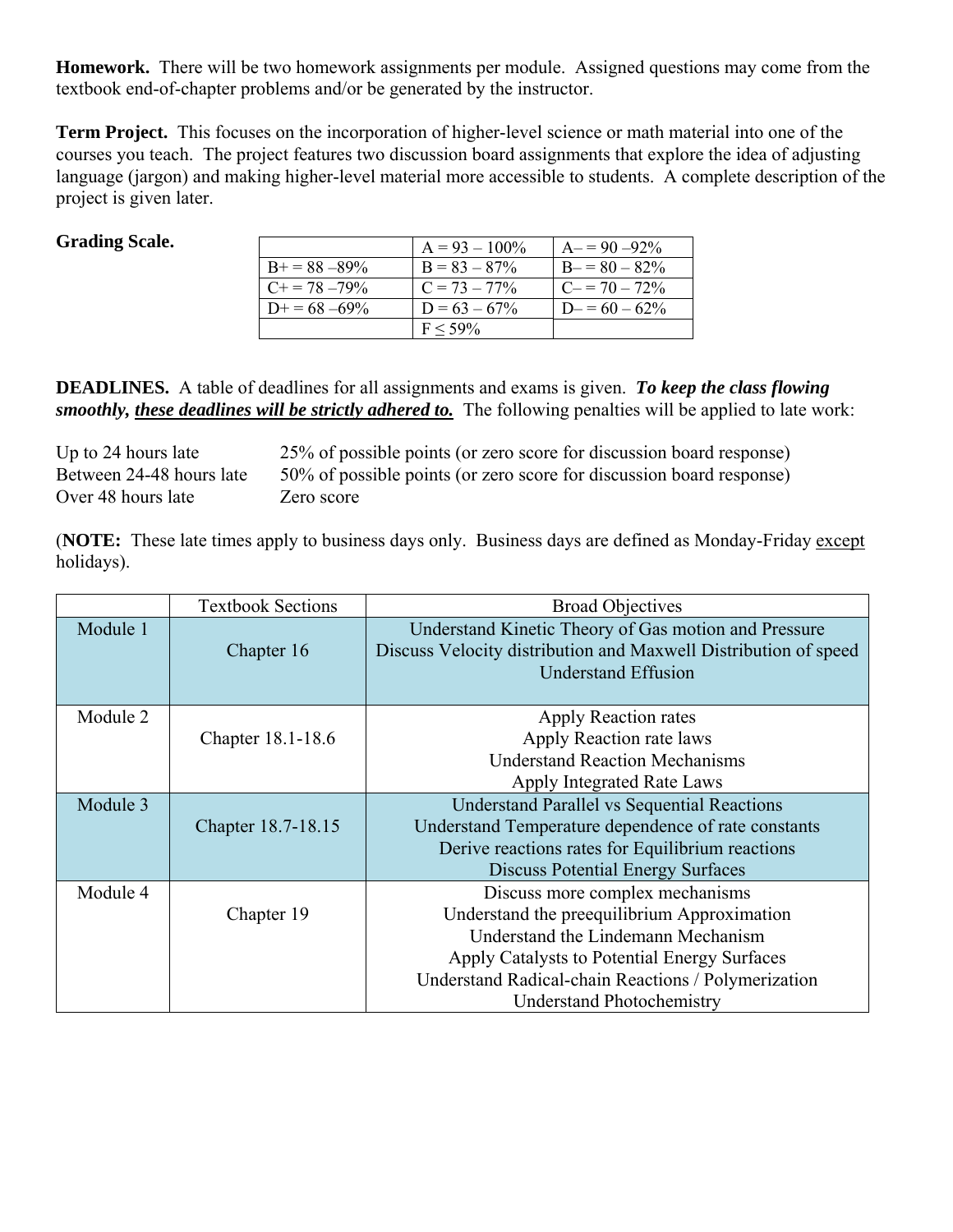# **CHEM 899-02 -- Summer 2017 -- Deadline Summary**

| <b>Date</b>                 | <b>Assignment</b>       |  |
|-----------------------------|-------------------------|--|
| Wednesday, June 7           | Home Work Assignment #1 |  |
| Friday, June 9              | Home Work Assignment #2 |  |
| Wed.-Fri, June 14-16        | Exam $#1$               |  |
| Monday, June 19             | Discussion Part $1(A)$  |  |
| Wednesday, June 21          | Discussion Part $1(B)$  |  |
|                             | Home Work Assignment #3 |  |
| Friday, June 23             | Discussion Part $1(C)$  |  |
|                             | Home Work Assignment #4 |  |
| Tues.-Fri., June 27-June 30 | Exam $#2$               |  |
| Monday, July 3              | Discussion Part $2(A)$  |  |
| Friday, July 7              | Discussion Part $2(B)$  |  |
|                             | Home Work Assignment #5 |  |
| Monday, July 10             | Discussion Part $2(C)$  |  |
|                             | Home Work Assignment #6 |  |
| Thurs.-Sat, July 13-15      | Exam $#3$               |  |
| Wednesday, July 19          | Home Work Assignment #7 |  |
| Friday, July 21             | Term Project, Phase 1   |  |
|                             | Home Work Assignment #8 |  |
| Wed-Fri, July 26-28         | Exam #4                 |  |
| July 28                     | Term Project, Phase 2   |  |

**Exam time windows begin at 8:00 a.m. CST on the first day and end at 11:00 p.m. CST on the last day. Other deadlines are at 5:00 p.m. CST unless otherwise noted.** 

**If you have computer / blackboard issues while taking an exam, contact me immediately.**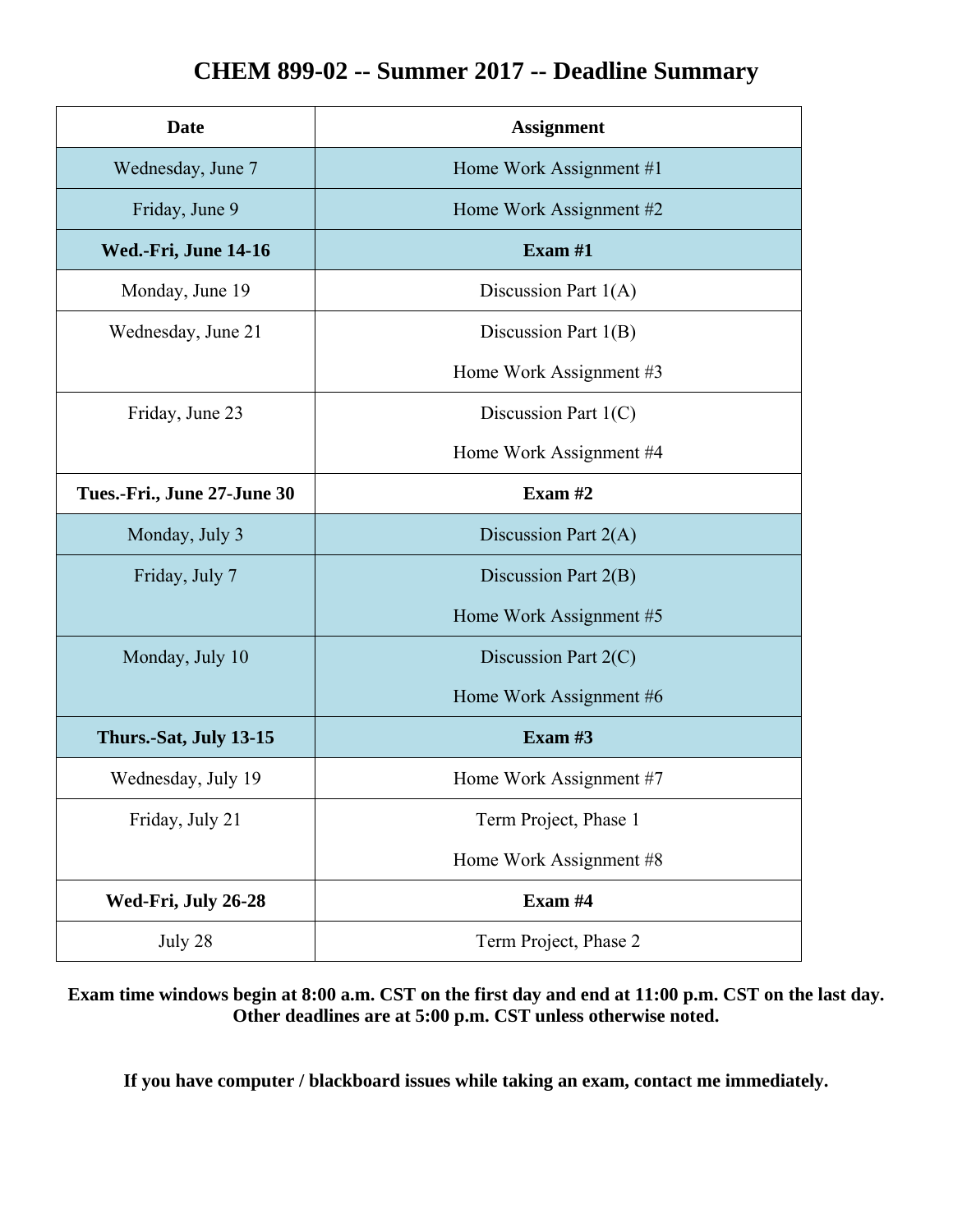## **CHEM 899-02 Term Project – Summer 2017 Incorporating Higher-level Chemistry into Grade 6-12 Courses**

**Part 1 and 2 – Discussion Board Exercise (Final product ideas, 25 pts each).** First, choose your class to focus on. If you teach more than one subject, use the following priority: 1) Chemistry; 2) Physical or Earth Science (HS or MS); 3) Physics; 4) Math (HS or MS) 5) Biology (HS or MS); . Submit discussion board posts according to the following guidelines.

• Level A – State the class subject and level. Describe two possible class topics on which to base the final product ( $1<sup>st</sup>$  topic = part 1 and  $2<sup>nd</sup>$  topic = part 2). One of these topics must be something you already teach but you would like to cover in greater detail. The other topic must be something new and considered more advanced. Discuss why you believe these enhancements would be beneficial for students and describe the specific CHEM 899-02 material that would apply. (NOTE: If you teach outside of chemistry and physical science, the CHEM 899-02 material may serve as either applications to your topics or as inspirations (in their educational approach) for how you address your topics – in either case, the instructor will notify you if your CHEM 899-02 connection is not sufficient.) Rubric for *level A* discussion board posts:

| Grade                 | Posted         | Quantity                                     | Quality                                         |
|-----------------------|----------------|----------------------------------------------|-------------------------------------------------|
|                       | on Time        |                                              |                                                 |
| Excellent             | Yes            | Comments are significant in length and       | Comments indicates an understanding of the      |
| $(15 \text{ points})$ |                | address presented concepts.                  | complexity of the issues or presented concepts. |
| Good                  | Yes            | Comments are brief, but address the specific | Comments indicates a fair understanding of      |
| $(12 \text{ points})$ |                | concepts.                                    | presented concepts.                             |
| Fair                  | <b>Yes</b>     | Comments are brief but does address the      | Comments indicates some understanding of the    |
| $(9$ points)          |                | concepts, minimally.                         | presented concepts.                             |
| Attempted             | Yes            | Comments are brief and does not address      | Comments indicates a weak grasp of presented    |
| $(6$ points)          |                | presented concepts.                          | concepts.                                       |
| Poor                  | N <sub>0</sub> | Late posts not accepted.                     | Late posts not accepted.                        |
| $(0$ points)          |                |                                              |                                                 |

- *Level B –* You will be assigned to respond to two other students' Level 1 posts. For each proposed topic, offer at least one suggestion that the original poster could take to bring that topic (or greater detail) into his or her class. Also, point out at least one challenge that may need to be overcome in the process. Completed on time and on topic, 5 points.
- *Level C* Respond to the Level 2 posts about your Level 1 post. Completed on time and on topic, 5 points.